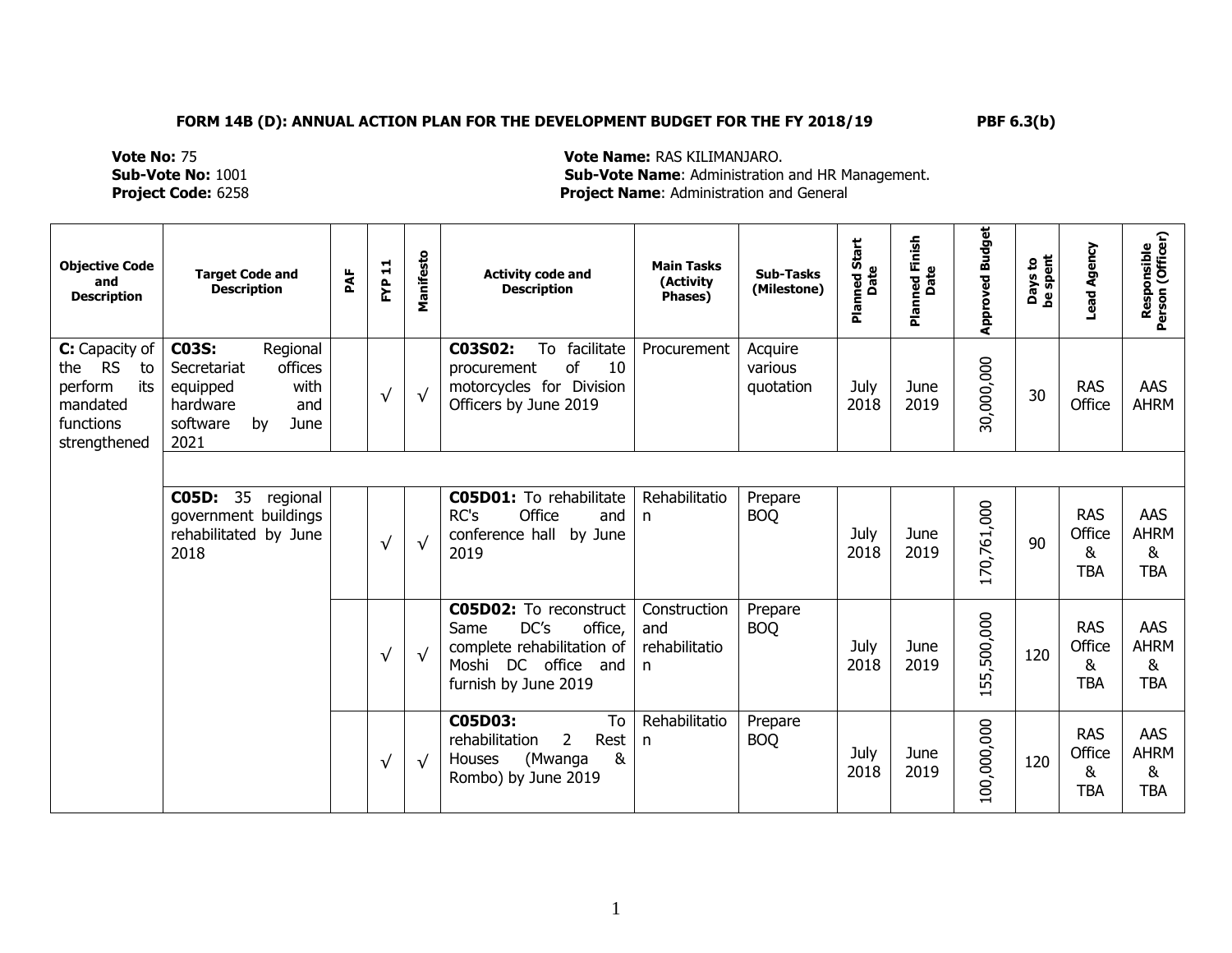| <b>Objective Code</b><br>and<br><b>Description</b>                  | <b>Target Code and</b><br><b>Description</b>                                           | PAF | <b>FYP 11</b> | Manifesto  | <b>Activity code and</b><br><b>Description</b>                                                 | <b>Main Tasks</b><br>(Activity<br>Phases) | <b>Sub-Tasks</b><br>(Milestone)     | Start<br>nned S<br>Date<br>aiq | med Finish<br>Date<br>nian<br>R | <b>Approved Budget</b> | ays to<br>spent<br>Days<br>be spr | Lead Agency                             | Responsible<br>Person (Officer)       |
|---------------------------------------------------------------------|----------------------------------------------------------------------------------------|-----|---------------|------------|------------------------------------------------------------------------------------------------|-------------------------------------------|-------------------------------------|--------------------------------|---------------------------------|------------------------|-----------------------------------|-----------------------------------------|---------------------------------------|
|                                                                     |                                                                                        |     | $\sqrt{}$     | ่√         | <b>C05D04:</b> To rehabilitate<br>RC house and fence RAS's<br>house by June 2019               | Rehabilitatio<br>n                        | Prepare<br><b>BOQ</b>               | July<br>2018                   | June<br>2019                    | 479,000,000            | 120                               | <b>RAS</b><br>Office<br>&<br><b>TBA</b> | AAS<br><b>AHRM</b><br>&<br><b>TBA</b> |
|                                                                     |                                                                                        |     |               |            |                                                                                                |                                           |                                     |                                |                                 |                        |                                   |                                         |                                       |
|                                                                     | C05D: 32 regional<br>government buildings<br>rehabilitated by June<br>2021             |     | $\sqrt{ }$    | √          | C05D05:<br>To construct new building<br>at RC;s office by June<br>2019                         | Construction                              | Prepare<br><b>BOQ</b>               | July<br>2018                   | June<br>2019                    | 1,700,000,000          | 90                                | <b>RAS</b><br>Office<br>&<br><b>TBA</b> | AAS<br><b>AHRM</b><br>&<br><b>TBA</b> |
| <b>D:</b> Economic<br>and<br>Infrastructure<br>Services<br>improved | <b>D03S:</b><br>Social<br>activities<br>economic<br>promoted in 7 LGAs<br>by June 2021 |     | $\sqrt{}$     | $\sqrt{ }$ | To<br>D03S01:<br>support/contribute on 10<br>community development<br>initiatives by June 2019 | Supporting<br>community<br>initiatives    | Identify<br>community<br>priorities | July<br>2018                   | June<br>2019                    | 50,000,000             | 60                                | <b>RAS</b><br>Office                    | AAS<br><b>AHRM</b>                    |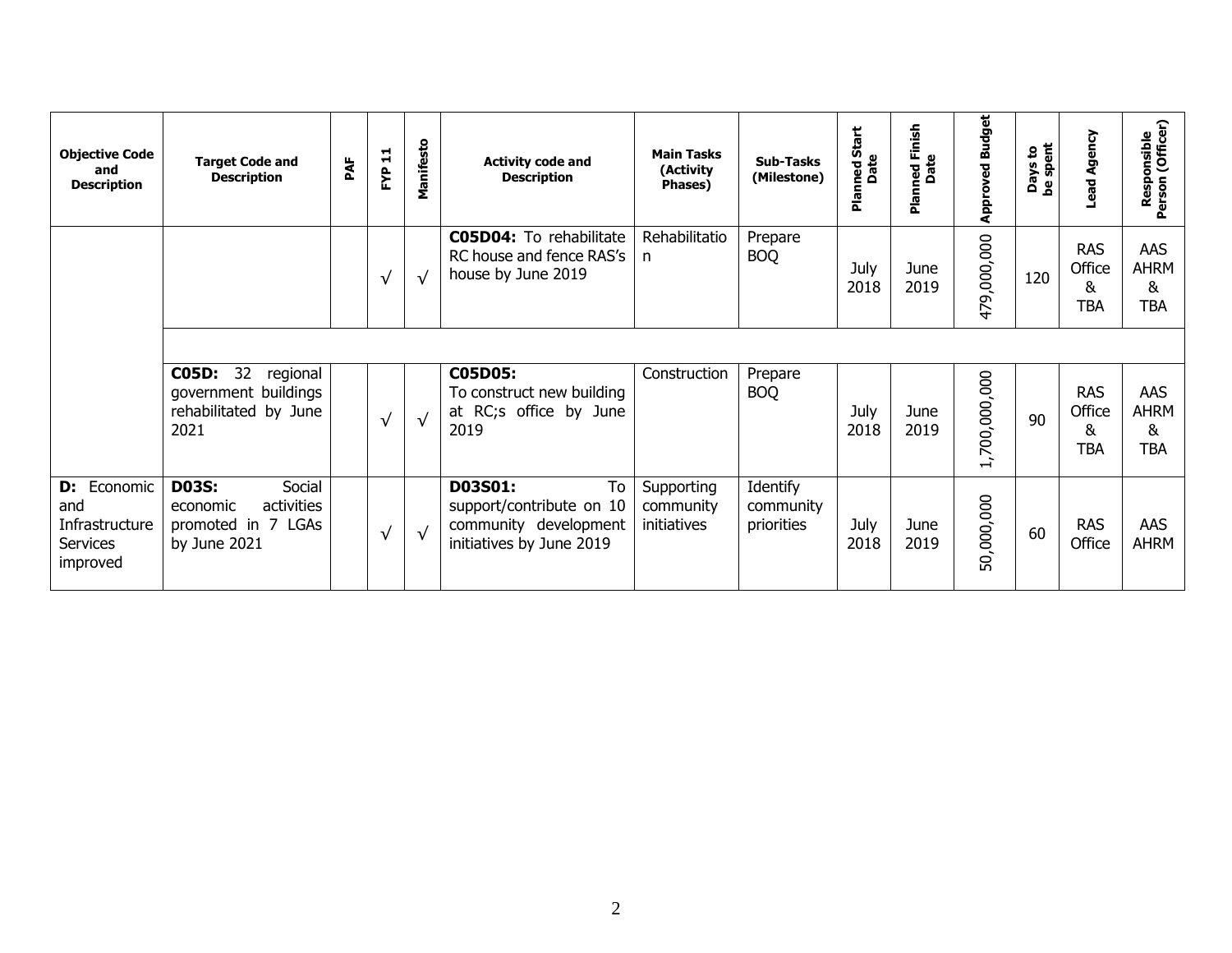√

| <b>Vote:75</b>             | <b>VOTE NAME: RAS Kilimanjaro</b>                                                               | Tick the appropriate $(\sqrt)$<br><b>FYDP II</b> |
|----------------------------|-------------------------------------------------------------------------------------------------|--------------------------------------------------|
| <b>Sub-Vote Code: 1001</b> | <b>SUB-VOTE NAME:</b> Administration and HR Management                                          | <b>Others</b>                                    |
| <b>Project Code: 6258</b>  | <b>Project Name: Administration and General</b>                                                 |                                                  |
| <b>OBJECTIVE No: C</b>     | <b>OBJECTIVE DESCRIPTION:</b> Capacity of the RS to perform its mandated functions strengthened |                                                  |
| <b>TARGET Code: C03S</b>   | <b>TARGET DESCRIPTION:</b> Regional Secretariat offices equipped with hardware and software by  |                                                  |
|                            | June 2021                                                                                       |                                                  |

| <b>Activity</b> | <b>Activity Description</b>        | Source of<br><b>Approved Annual</b><br><b>Planned Quarterly Expenditures (Projected Cash Flow)</b> |               |                  |                   |                    |                   |
|-----------------|------------------------------------|----------------------------------------------------------------------------------------------------|---------------|------------------|-------------------|--------------------|-------------------|
| Code            |                                    | <b>Financing</b>                                                                                   | <b>Budget</b> | <b>Quarter I</b> | <b>Quarter II</b> | <b>Ouarter III</b> | <b>Quarter IV</b> |
| C03S02          | To facilitate procurement of 10    | Foreign                                                                                            |               |                  |                   |                    |                   |
|                 | motorcycles for Division Officers  | Local                                                                                              | 30,000,000    |                  |                   | 30,000,000         |                   |
|                 | by June 2019                       | <b>PPP</b>                                                                                         |               |                  |                   |                    |                   |
|                 |                                    | Own Funds                                                                                          |               |                  |                   |                    |                   |
|                 |                                    | <b>Total</b>                                                                                       | 30,000,000    |                  |                   | 30,000,000         |                   |
| C05D01          | To rehabilitate RC's Office and    | Foreign                                                                                            |               |                  |                   |                    |                   |
|                 | conference hall by June 2019       | Local                                                                                              | 170,761,000   |                  | 170,761,000       |                    |                   |
|                 |                                    | <b>PPP</b>                                                                                         |               |                  |                   |                    |                   |
|                 |                                    | Own Funds                                                                                          |               |                  |                   |                    |                   |
|                 |                                    | <b>Total</b>                                                                                       | 170,761,000   |                  | 170,761,000       |                    |                   |
| C05D02          | To reconstruct Same DC's office,   | Foreign                                                                                            |               |                  |                   |                    |                   |
|                 | complete rehabilitation of Moshi   | Local                                                                                              | 155,500,000   |                  |                   | 155,500,000        |                   |
|                 | DC office and furnish by June 2019 | <b>PPP</b>                                                                                         |               |                  |                   |                    |                   |
|                 |                                    | Own Funds                                                                                          |               |                  |                   |                    |                   |
|                 |                                    | <b>Total</b>                                                                                       | 155,500,000   |                  |                   | 155,500,000        |                   |
| C05D03          | To rehabilitation 2 Rest Houses    | Foreign                                                                                            |               |                  |                   |                    |                   |
|                 | (Mwanga & Rombo) by June 2019      | Local                                                                                              | 100,000,000   |                  | 100,000,000       |                    |                   |
|                 |                                    | <b>PPP</b>                                                                                         |               |                  |                   |                    |                   |
|                 |                                    | Own Funds                                                                                          |               |                  |                   |                    |                   |
|                 |                                    | <b>Total</b>                                                                                       | 100,000,000   |                  | 100,000,000       |                    |                   |
| C05D04          | To rehabilitate RC house and fence | Foreign                                                                                            |               |                  |                   |                    |                   |
|                 | RAS's house by June 2019           | Local                                                                                              | 479,000,000   |                  | 479,000,000       |                    |                   |
|                 |                                    | <b>PPP</b>                                                                                         |               |                  |                   |                    |                   |
|                 |                                    | Own Funds                                                                                          |               |                  |                   |                    |                   |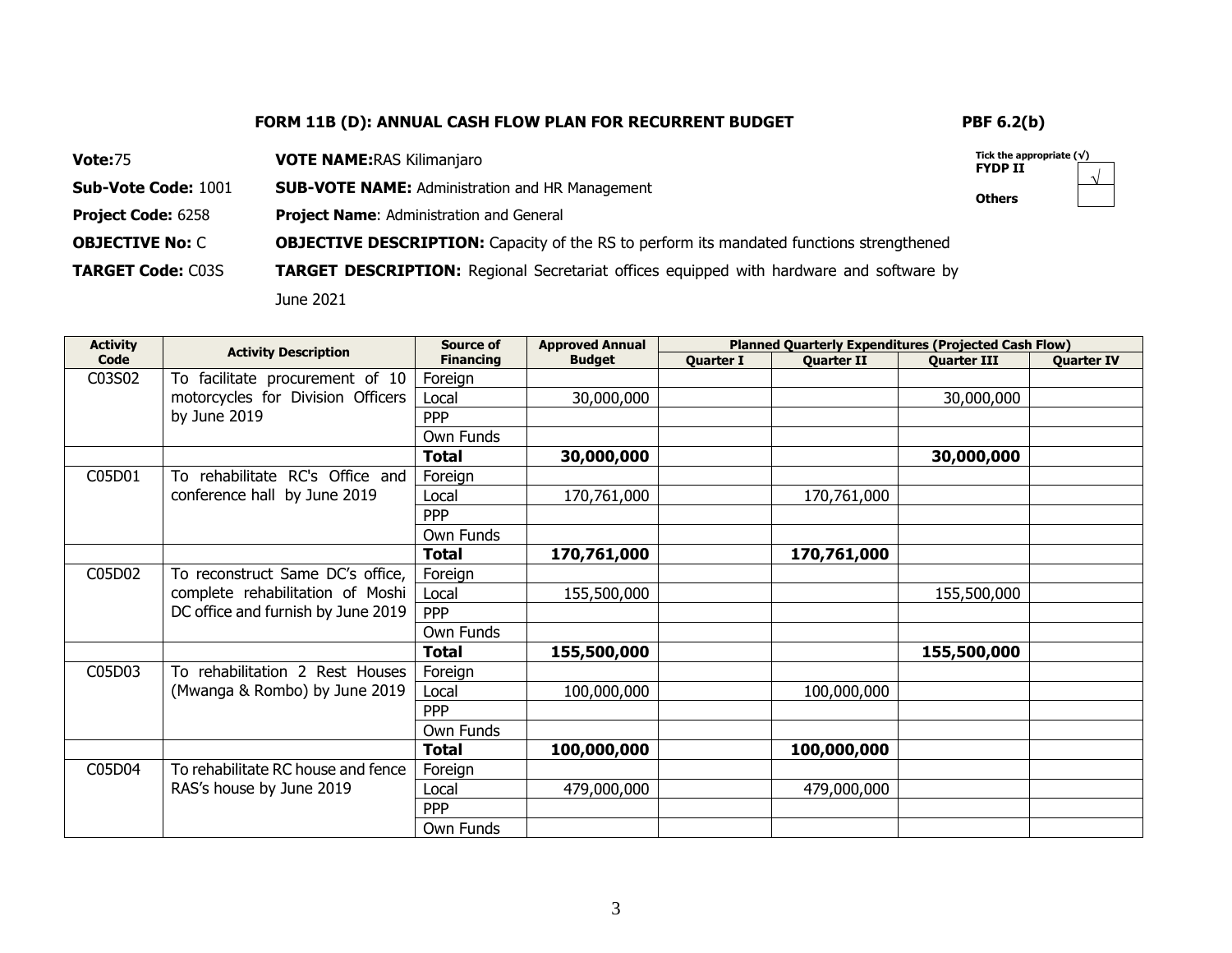| <b>Activity</b> | <b>Activity Description</b>       | Source of              | <b>Approved Annual</b> |                  |                   | <b>Planned Quarterly Expenditures (Projected Cash Flow)</b> |                   |  |  |  |
|-----------------|-----------------------------------|------------------------|------------------------|------------------|-------------------|-------------------------------------------------------------|-------------------|--|--|--|
| Code            |                                   | <b>Financing</b>       | <b>Budget</b>          | <b>Ouarter I</b> | <b>Ouarter II</b> | <b>Ouarter III</b>                                          | <b>Ouarter IV</b> |  |  |  |
|                 |                                   | Total                  | 479,000,000            |                  | 479,000,000       |                                                             |                   |  |  |  |
| C05D05          | To construct new building at RC;s | Foreign                |                        |                  |                   |                                                             |                   |  |  |  |
|                 | office by June 2019               | 1,700,000,000<br>Local |                        | 1,700,000,000    |                   |                                                             |                   |  |  |  |
|                 |                                   | <b>PPP</b>             |                        |                  |                   |                                                             |                   |  |  |  |
|                 |                                   | Own Funds              |                        |                  |                   |                                                             |                   |  |  |  |
|                 |                                   | <b>Total</b>           | 1,700,000,000          |                  |                   | 1,700,000,000                                               |                   |  |  |  |
| D03S01          | support/contribute<br>To<br>on 10 | Foreign                |                        |                  |                   |                                                             |                   |  |  |  |
|                 | development<br>community          | Local                  | 50,000,000             |                  | 50,000,000        |                                                             |                   |  |  |  |
|                 | initiatives by June 2019          | <b>PPP</b>             |                        |                  |                   |                                                             |                   |  |  |  |
|                 |                                   | Own Funds              |                        |                  |                   |                                                             |                   |  |  |  |
|                 |                                   | Total                  | 50,000,000             |                  | 50,000,000        |                                                             |                   |  |  |  |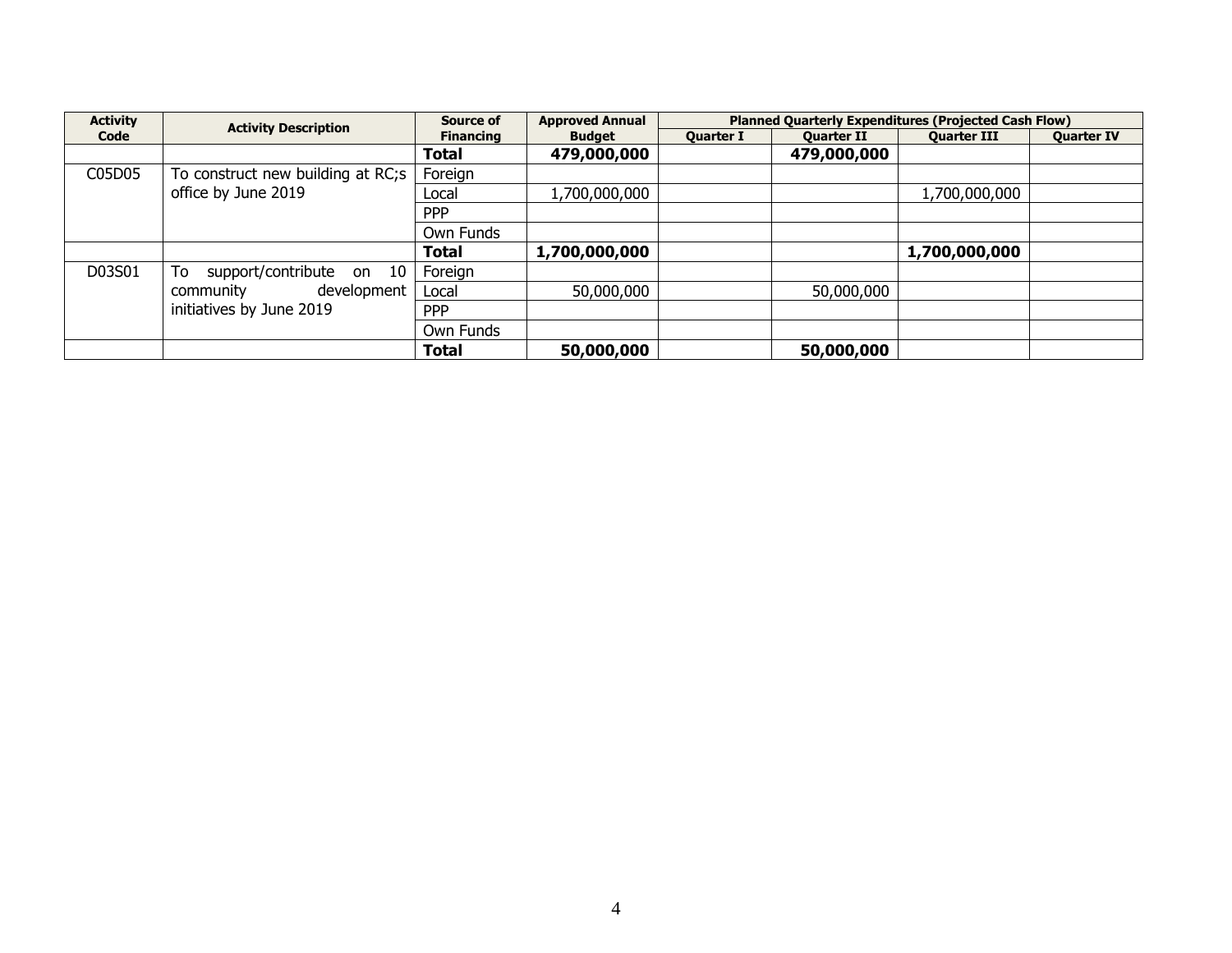**Vote No:** 75 **Vote Name:** RAS KILIMANJARO

**Sub-Vote No:** 1015 **Sub-Vote Name**: Information and Communication Tech. Unit

**Project Code:** 6248 **Project Name**: ICT in Education

| <b>Objective Code</b><br>and<br><b>Description</b>                                                  | <b>Target Code and</b><br><b>Description</b>                                                                                      | PAF | $\mathbf{1}$<br>FΥP | anifesto<br>Σ | <b>Activity code and</b><br><b>Description</b>                                                         | <b>Main Tasks</b><br>(Activity<br>Phases)                | Sub-Tasks<br>(Milestone) | ΰñ<br>ned S<br>Date<br>Pla | inish<br>щ.<br>Date<br>ᄝ<br><b>r</b> | <b>Budget</b><br>appr<br>P | ត្ត<br><u>م</u><br><b>Days</b><br>흢<br>ەم<br>م | Agency<br>bead       | Responsible<br>erson (Officer |
|-----------------------------------------------------------------------------------------------------|-----------------------------------------------------------------------------------------------------------------------------------|-----|---------------------|---------------|--------------------------------------------------------------------------------------------------------|----------------------------------------------------------|--------------------------|----------------------------|--------------------------------------|----------------------------|------------------------------------------------|----------------------|-------------------------------|
| C: Capacity of<br><b>RS</b><br>the<br>to<br>perform<br>its<br>mandated<br>functions<br>strengthened | <b>C02S:</b><br>Working<br>environment<br>June<br>improved<br>by<br>2021                                                          |     |                     | $\sqrt{ }$    | C01SO3:<br>To<br>facilitate<br>operationalization of ICT<br>systems in the Region by<br>June 2019      | Facilitation<br>operationaliz<br>ation of ICT<br>systems | Establish<br>the needs   | July<br>2018               | June<br>2019                         | 12,000,000                 | 240                                            | <b>RAS</b><br>Office | Head<br>ICT<br>Unit           |
|                                                                                                     | <b>C03S:</b><br>Kilimanjaro<br>Management<br>Information<br>System<br>(KMIS)<br>established<br>implemented by<br>and<br>June 2021 |     |                     | $\sqrt{ }$    | C03S01:<br>establish<br>To<br>Regional<br>Kilimaniaro<br>Management Information<br>Center by June 2019 | Establish<br>Management<br>Information<br>Center         | Establish<br>the needs   | July<br>2017               | June<br>2018                         | 10,000,0000                | 90                                             | <b>RAS</b><br>Office | Head<br>ICT<br>Unit           |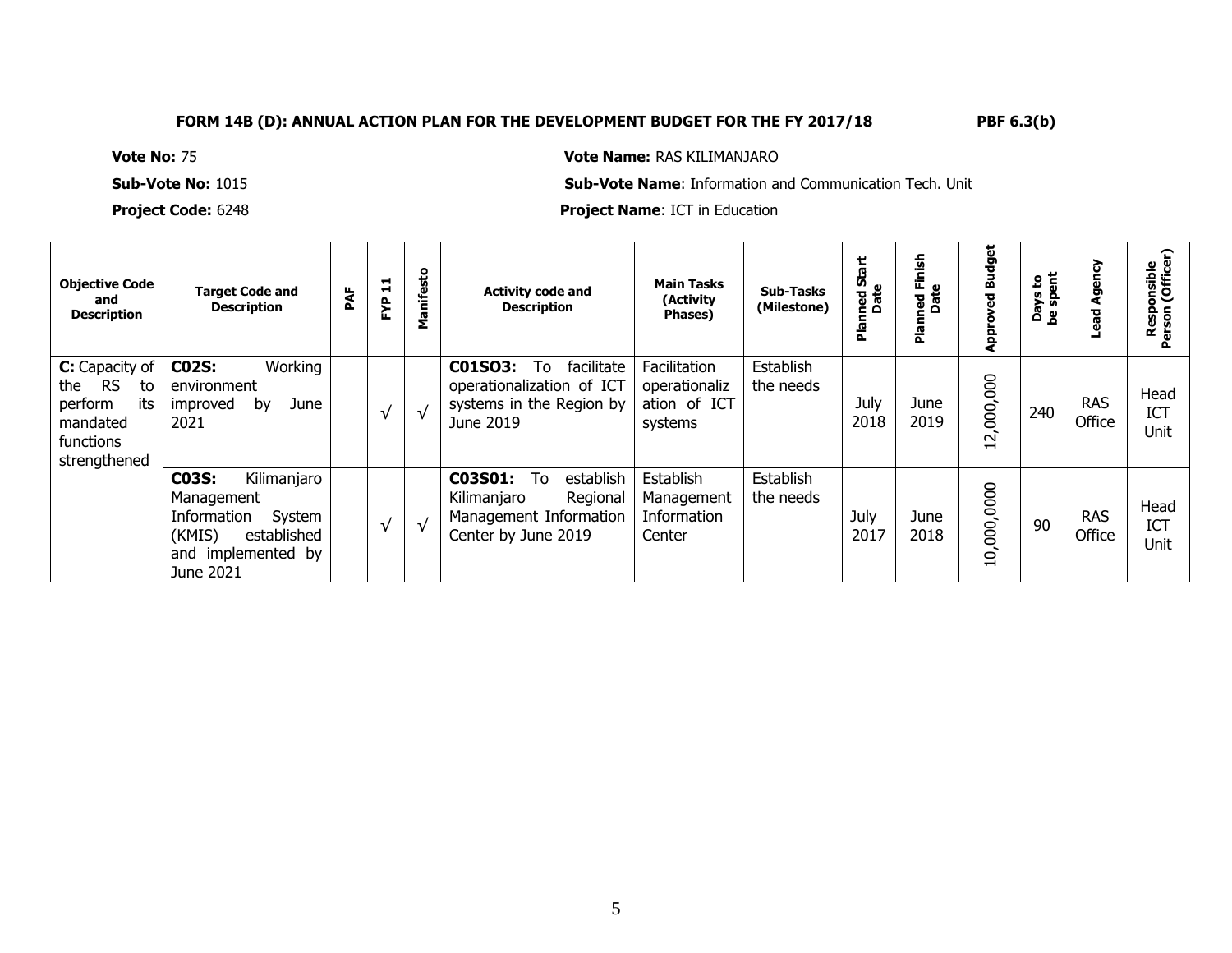| <b>Vote: 75</b>            | <b>VOTE NAME: RAS Kilimanjaro</b>                                                               | Tick the appropriate $(\sqrt{})$<br><b>FYDP II</b> | $\sqrt{ }$ |
|----------------------------|-------------------------------------------------------------------------------------------------|----------------------------------------------------|------------|
| <b>Sub-Vote Code: 1015</b> | <b>SUB-VOTE NAME:</b> Information and Communication Tech. Unit                                  | <b>Others</b>                                      |            |
| <b>Project Code: 6248</b>  | <b>Project Name: ICT in Education</b>                                                           |                                                    |            |
| <b>OBJECTIVE No: C</b>     | <b>OBJECTIVE DESCRIPTION:</b> Capacity of the RS to perform its mandated functions strengthened |                                                    |            |
| <b>TARGET Code: C02S</b>   | <b>TARGET DESCRIPTION:</b> Working environment improved by June 2021                            |                                                    |            |

| <b>Activity</b>          | <b>Activity Description</b>       | Source of                | <b>Approved Annual</b>                                                                      |                  | <b>Planned Quarterly Expenditures (Projected Cash Flow)</b> |                    |                   |
|--------------------------|-----------------------------------|--------------------------|---------------------------------------------------------------------------------------------|------------------|-------------------------------------------------------------|--------------------|-------------------|
| Code                     |                                   | <b>Financing</b>         | <b>Budget</b>                                                                               | <b>Quarter I</b> | <b>Quarter II</b>                                           | <b>Quarter III</b> | <b>Quarter IV</b> |
| C01SO3                   | C01SO3:<br>facilitate<br>To:      | Foreign                  |                                                                                             |                  |                                                             |                    |                   |
|                          | operationalization of ICT systems | Local                    | 12,000,000                                                                                  |                  | 12,000,000                                                  |                    |                   |
|                          | in Rombo and Siha DC's offices by | <b>PPP</b>               |                                                                                             |                  |                                                             |                    |                   |
|                          | June 2019                         | Own Funds                |                                                                                             |                  |                                                             |                    |                   |
|                          |                                   | <b>Total</b>             | 12,000,000                                                                                  |                  | 12,000,000                                                  |                    |                   |
| <b>TARGET Code: C03S</b> |                                   | implemented by June 2021 | <b>TARGET DESCRIPTION:</b> Kilimanjaro Management Information System (KMIS) established and |                  |                                                             |                    |                   |
| C03S01                   | To establish Kilimanjaro Regional | Foreign                  |                                                                                             |                  |                                                             |                    |                   |
|                          | Management Information Center     | Local                    | 10,000,000                                                                                  |                  | 10,000,000                                                  |                    |                   |
|                          | by June 2019                      | <b>PPP</b>               |                                                                                             |                  |                                                             |                    |                   |
|                          |                                   | Own Funds                |                                                                                             |                  |                                                             |                    |                   |
|                          |                                   | <b>Total</b>             | 10,000,000                                                                                  |                  | 10,000,000                                                  |                    |                   |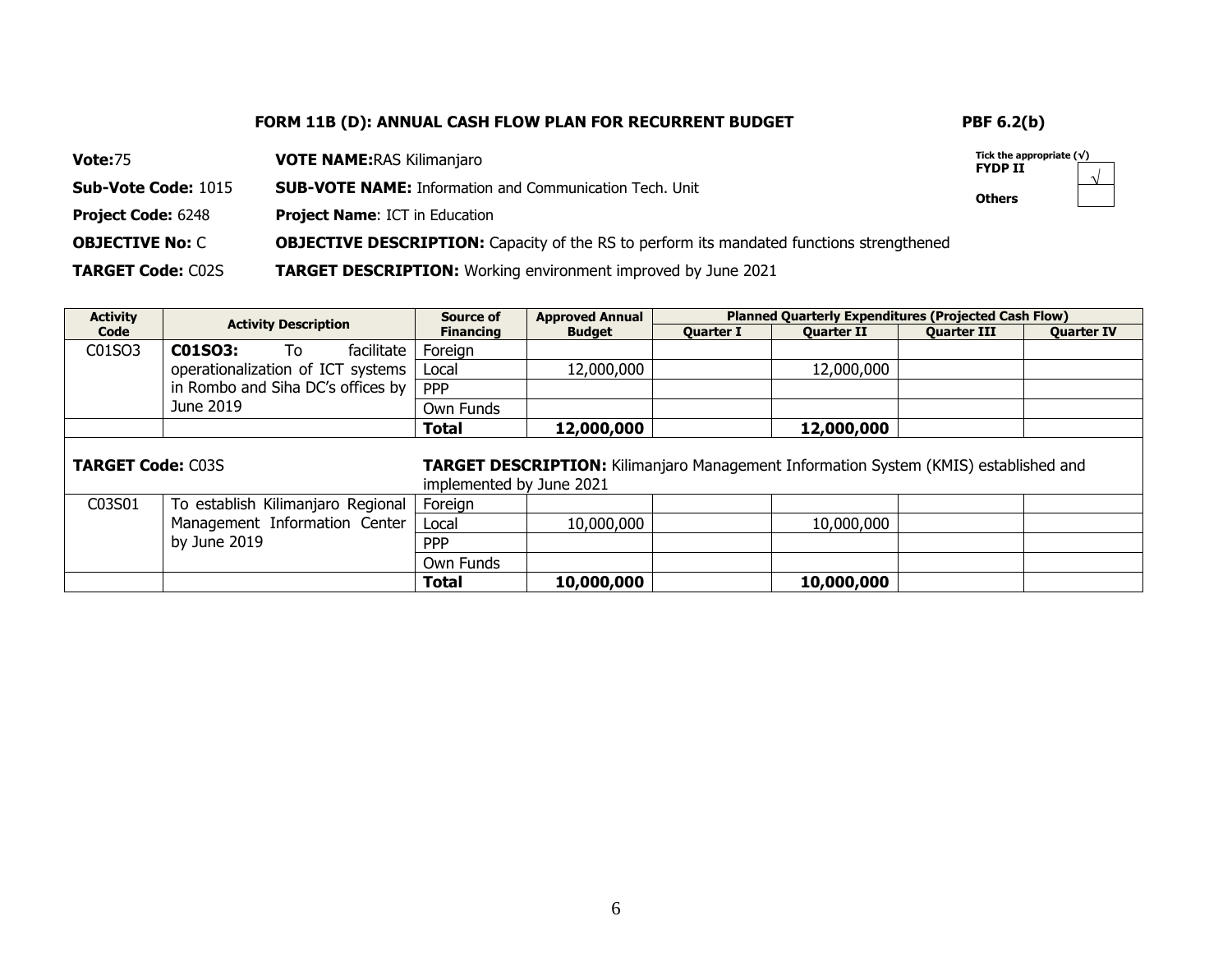**Vote No:** 75 **Vote Name:** RAS KILIMANJARO

**Sub-Vote No:** 2001 **Sub-Vote Name**: Planning and Coordination

**Project Code:** 6529 **Project Name**: Monitoring and Evaluation of Public Programmes

| <b>Objective Code</b><br>and Description                                                                       | <b>Target Code and</b><br><b>Description</b>                                              | ă | H<br>$\blacksquare$<br>FΥP | Manifesto | <b>Activity code and</b><br><b>Description</b>                                                                                    | <b>Main Tasks</b><br>(Activity<br>Phases)  | <b>Sub-Tasks</b><br>(Milestone)                            | Ù).<br>pate<br>Date<br>௳ | Ē<br>ட ல<br>a<br>Dat<br>C. | ö<br>공<br>≃<br>ъ<br>ddy                           | ន ដូ<br>⊻ื้ ซั<br><u>កី ខ្ញុំ</u> |                      | ⌒<br>≗<br><b>MSIDI</b><br>(Offic<br>௨<br>๔ |
|----------------------------------------------------------------------------------------------------------------|-------------------------------------------------------------------------------------------|---|----------------------------|-----------|-----------------------------------------------------------------------------------------------------------------------------------|--------------------------------------------|------------------------------------------------------------|--------------------------|----------------------------|---------------------------------------------------|-----------------------------------|----------------------|--------------------------------------------|
| <b>C:</b> Capacity<br>.of<br><b>RS</b><br>the<br>to<br>its<br>perform<br>mandated<br>functions<br>strengthened | <b>C03S: Monitoring</b><br>evaluation<br>and<br>conducted<br>June<br>quarterly by<br>2021 |   |                            | √         | C03S03: To coordinate,<br>&<br>evaluate<br>monitor<br>implementation<br>οf<br>development<br>projects/Programs<br>b٧<br>June 2019 | Conduct<br>monitoring<br>and<br>evaluation | Monitoring<br>and<br>evaluation<br>reports<br>in.<br>place | July<br>2018             | June<br>2019               | 800<br>$\overline{5}$<br>$\overline{\mathcal{L}}$ | 30                                | <b>RAS</b><br>Office | AAS<br>P&C                                 |

### **FORM 11B (D): ANNUAL CASH FLOW PLAN FOR RECURRENT BUDGET PBF 6.2(b)**

√

**Vote:**75 **Sub-Vote Code:** 2001 **Project Code:** 6529 **OBJECTIVE No:** C **TARGET Code:** C03S **VOTE NAME:**RAS Kilimanjaro **SUB-VOTE NAME: Planning and Coordination Project Name**: Monitoring and Evaluation of Public Programmes **OBJECTIVE DESCRIPTION:** Capacity of the RS to perform its mandated functions strengthened **TARGET DESCRIPTION:** Monitoring and evaluation conducted quarterly by June 2021 **Tick the appropriate (√) FYDP II Others**

| <b>Activity</b> | <b>Activity Description</b>       | Source of        | <b>Approved Annual</b> | <b>Planned Quarterly Expenditures (Projected Cash Flow)</b> |                   |                    |                   |  |  |  |
|-----------------|-----------------------------------|------------------|------------------------|-------------------------------------------------------------|-------------------|--------------------|-------------------|--|--|--|
| Code            |                                   | <b>Financing</b> | <b>Budget</b>          | <b>Ouarter I</b>                                            | <b>Ouarter II</b> | <b>Ouarter III</b> | <b>Ouarter IV</b> |  |  |  |
| C03S03          | To coordinate, monitor & evaluate | Foreign          |                        |                                                             |                   |                    |                   |  |  |  |
|                 | implementation of development     | Local            | 71,000,000             | 17,750,000                                                  | 17,750,000        | 17,750,000         | 17,750,000        |  |  |  |
|                 | projects/Programs by June 2019    | <b>PPP</b>       |                        |                                                             |                   |                    |                   |  |  |  |
|                 |                                   | Own Funds        |                        |                                                             |                   |                    |                   |  |  |  |
|                 |                                   | <b>Total</b>     | 71,000,000             | 17,750,000                                                  | 17,750,000        | 17,750,000         | 17,750,000        |  |  |  |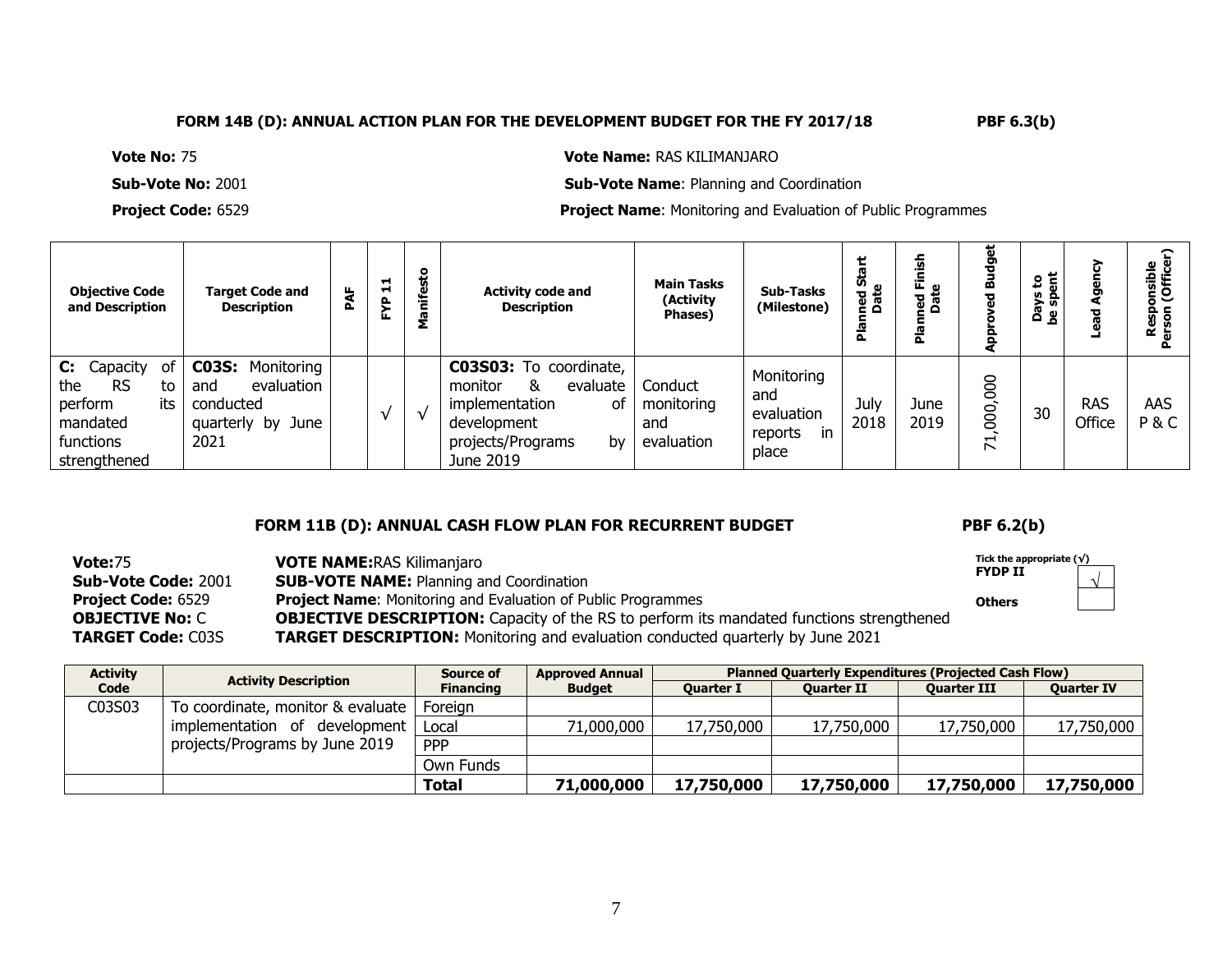**Vote No:** 75 **Vote Name:** RAS KILIMANJARO **Sub-Vote No:** 2002 **Sub-Vote Name**: Economic and Productive Sector **Project Name: District Agriculture Development Support** 

| <b>Objective Code</b><br>and Description                                                                              | <b>Target Code and</b><br><b>Description</b>                                                             | PAF | $\overline{a}$<br>۴Ŷ | Manifesto  | <b>Activity code and</b><br><b>Description</b>                                                                                                  | <b>Main Tasks</b><br>(Activity<br>Phases)                 | <b>Sub-Tasks</b><br>(Milestone) | Start<br>Planned S<br>Date | <b>Planned Finish</b><br>Date | <b>Approved Budget</b> | Days to<br>be spent | Lead Agency          | Responsible<br>Person (Officer) |
|-----------------------------------------------------------------------------------------------------------------------|----------------------------------------------------------------------------------------------------------|-----|----------------------|------------|-------------------------------------------------------------------------------------------------------------------------------------------------|-----------------------------------------------------------|---------------------------------|----------------------------|-------------------------------|------------------------|---------------------|----------------------|---------------------------------|
| $\mathbf{C}$ :<br>Capacity<br>of<br><b>RS</b><br>the<br>to<br>its<br>perform<br>mandated<br>functions<br>strengthened | <b>CO2S:</b><br>Monitoring<br>evaluation<br>and<br>conducted<br>quarterly by June<br>2021                |     | $\sqrt{ }$           | $\sqrt{}$  | D01S01: To Supervise<br>Monitor and Evaluate the<br>implementation<br>of<br>DADPs by June 2019                                                  | Supervision<br><b>DADPs</b><br>of<br>project.             | Allocate<br>resources           | July<br>2018               | June<br>2019                  | 4,776,000              | 30                  | <b>RAS</b><br>Office | AAS<br>P&C                      |
| Project Code: 4553                                                                                                    |                                                                                                          |     |                      |            | Project Name: Livestock Development Fund                                                                                                        |                                                           |                                 |                            |                               |                        |                     |                      |                                 |
| <b>D:</b> Economic and<br>services<br>infrastructure<br>improved                                                      | <b>D04S:</b><br>Social<br>economic activities<br>promoted in all 7<br><b>LGAS</b><br>by<br>June<br>2021. |     | $\sqrt{ }$           | $\sqrt{ }$ | <b>D04S03:</b><br>To<br>enhance<br>sustainable<br>livestock<br>and<br>monitor<br>keeping<br>livestock development in<br>all 7 LGAS by June 2019 | Monitor and<br>supervise<br>livestock<br>development      | Allocate<br>resources           | July<br>2018               | June<br>2019                  | 2,000,000              | 28                  | <b>RAS</b><br>Office | AAS<br><b>EPS</b>               |
| Project Code: 4936                                                                                                    |                                                                                                          |     |                      |            | Project Name: Land Management Project                                                                                                           |                                                           |                                 |                            |                               |                        |                     |                      |                                 |
| <b>G:</b> Cross cutting<br>issues addressed                                                                           | G02S:<br><b>Natural</b><br>resources<br>in<br>all<br>conserved<br>LGAS by June 2021                      |     | $\sqrt{ }$           | $\sqrt{}$  | G02S01:<br>To<br>conduct<br>monitoring<br>and<br><b>SLM</b><br>evaluation<br>0f<br>all LGAS by<br>Projects in<br>June 2019                      | Monitoring<br>and<br>evaluation of<br><b>SLM Projects</b> | Allocate<br>resources           | July<br>2018               | June<br>2019                  | 4,000,000              | 90                  | <b>RAS</b><br>Office | AAS<br><b>EPS</b>               |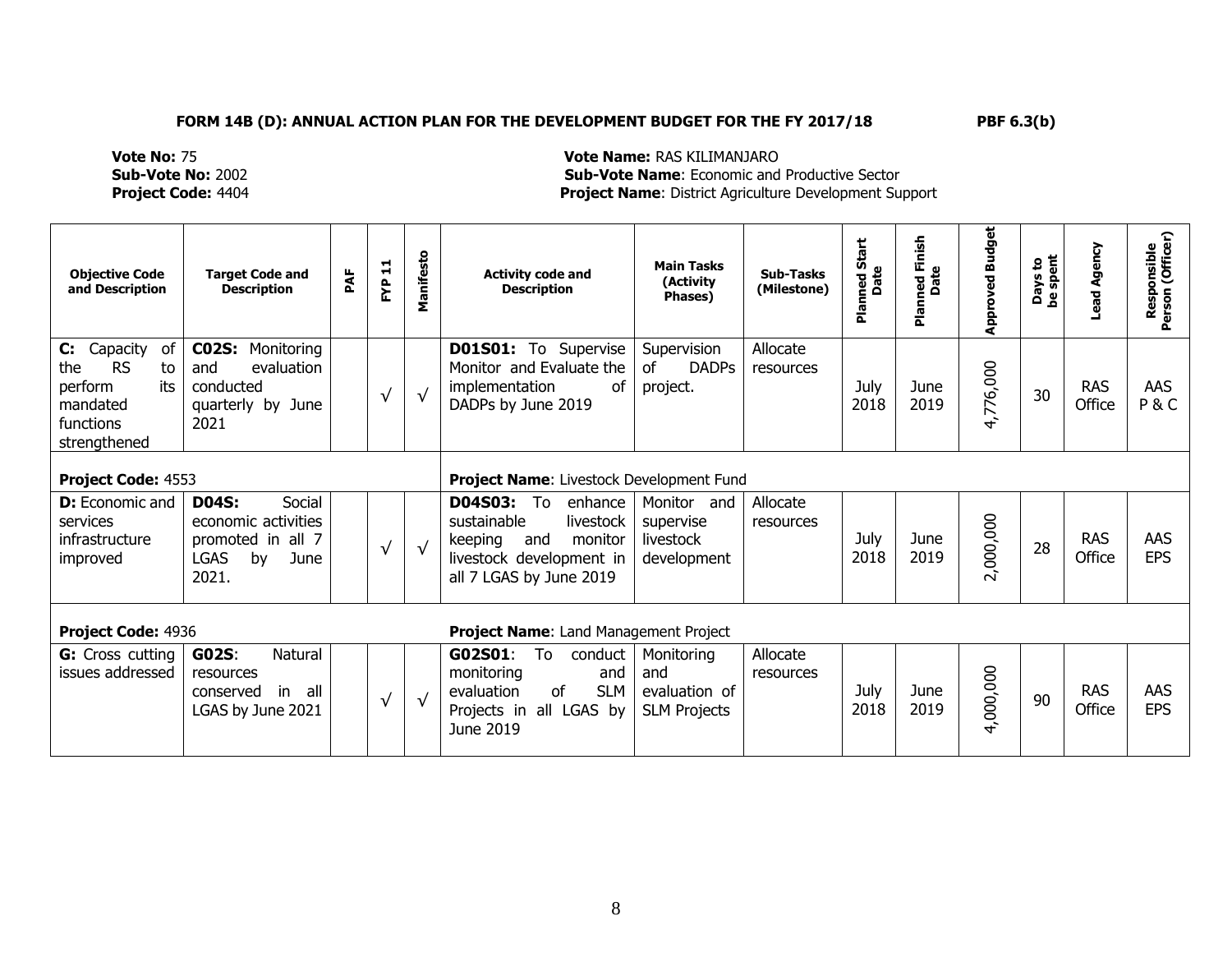**Tick the appropriate (√) FYDP II**  √

| <b>Vote: 75</b>            | <b>VOTE NAME: RAS Kilimanjaro</b>                                                               | Tick the a    |
|----------------------------|-------------------------------------------------------------------------------------------------|---------------|
| <b>Sub-Vote Code: 2002</b> | <b>SUB-VOTE NAME:</b> Economic and Productive Sector                                            | <b>FYDP I</b> |
| <b>Project Code: 4404</b>  | <b>Project Name:</b> District Agriculture Development Support                                   | <b>Others</b> |
| <b>OBJECTIVE No:</b> C     | <b>OBJECTIVE DESCRIPTION:</b> Capacity of the RS to perform its mandated functions strengthened |               |
| <b>TARGET Code: C02S</b>   | <b>TARGET DESCRIPTION:</b> Monitoring and evaluation conducted quarterly by June 2021           |               |

| <b>Activity</b>                                                                                                                                                                    | <b>Activity Description</b>       | Source of                                   | <b>Approved Annual</b>                                                                                                                                                                                               |                  | <b>Planned Quarterly Expenditures (Projected Cash Flow)</b> |                    |                   |  |  |  |
|------------------------------------------------------------------------------------------------------------------------------------------------------------------------------------|-----------------------------------|---------------------------------------------|----------------------------------------------------------------------------------------------------------------------------------------------------------------------------------------------------------------------|------------------|-------------------------------------------------------------|--------------------|-------------------|--|--|--|
| Code                                                                                                                                                                               |                                   | <b>Financing</b>                            | <b>Budget</b>                                                                                                                                                                                                        | <b>Quarter I</b> | <b>Quarter II</b>                                           | <b>Quarter III</b> | <b>Quarter IV</b> |  |  |  |
| C01S01                                                                                                                                                                             | Supervise Monitor<br>To<br>and    | Foreign                                     | 4,776,000                                                                                                                                                                                                            | 4,776,000        |                                                             |                    |                   |  |  |  |
|                                                                                                                                                                                    | Evaluate the implementation of    | Local                                       |                                                                                                                                                                                                                      |                  |                                                             |                    |                   |  |  |  |
|                                                                                                                                                                                    | DADPs by June 2019                | <b>PPP</b>                                  |                                                                                                                                                                                                                      |                  |                                                             |                    |                   |  |  |  |
|                                                                                                                                                                                    |                                   | Own Funds                                   |                                                                                                                                                                                                                      |                  |                                                             |                    |                   |  |  |  |
|                                                                                                                                                                                    |                                   | <b>Total</b>                                | 4,776,000                                                                                                                                                                                                            | 4,776,000        |                                                             |                    |                   |  |  |  |
| Project Code: 4553<br><b>OBJECTIVE No: D</b><br><b>TARGET Code: D04S</b>                                                                                                           |                                   |                                             | <b>Project Name: Livestock Development Fund</b><br><b>OBJECTIVE DESCRIPTION:</b> Economic and Infrastructure Services improved<br>TARGET DESCRIPTION: Social economic activities promoted in all 7 LGAS by June 2021 |                  |                                                             |                    |                   |  |  |  |
| D04S03                                                                                                                                                                             | To enhance sustainable livestock  | Foreign                                     |                                                                                                                                                                                                                      |                  |                                                             |                    |                   |  |  |  |
|                                                                                                                                                                                    | keeping and monitor livestock     | Local                                       | 2,000,000                                                                                                                                                                                                            |                  |                                                             |                    | 2,000,000         |  |  |  |
|                                                                                                                                                                                    | development in all 7 LGAS by June | <b>PPP</b>                                  |                                                                                                                                                                                                                      |                  |                                                             |                    |                   |  |  |  |
|                                                                                                                                                                                    | 2019                              | Own Funds                                   |                                                                                                                                                                                                                      |                  |                                                             |                    |                   |  |  |  |
|                                                                                                                                                                                    |                                   | <b>Total</b>                                | 2,000,000                                                                                                                                                                                                            |                  |                                                             |                    | 2,000,000         |  |  |  |
| Project Code: 4936<br><b>OBJECTIVE No: G</b><br><b>TARGET Code: G02S</b><br>G02S01<br>conduct<br>monitoring<br>and<br>To<br>evaluation of SLM Projects in all<br>LGAS by June 2019 |                                   | Foreign<br>Local<br><b>PPP</b><br>Own Funds | Project Name: Land Management Project<br><b>OBJECTIVE DESCRIPTION:</b> Cross cutting issues addressed<br><b>TARGET DESCRIPTION:</b> Natural resources conserved in all LGAS by June 2021<br>4,000,000                | 4,000,000        |                                                             |                    |                   |  |  |  |
|                                                                                                                                                                                    |                                   | <b>Total</b>                                | 4,000,000                                                                                                                                                                                                            | 4,000,000        |                                                             |                    |                   |  |  |  |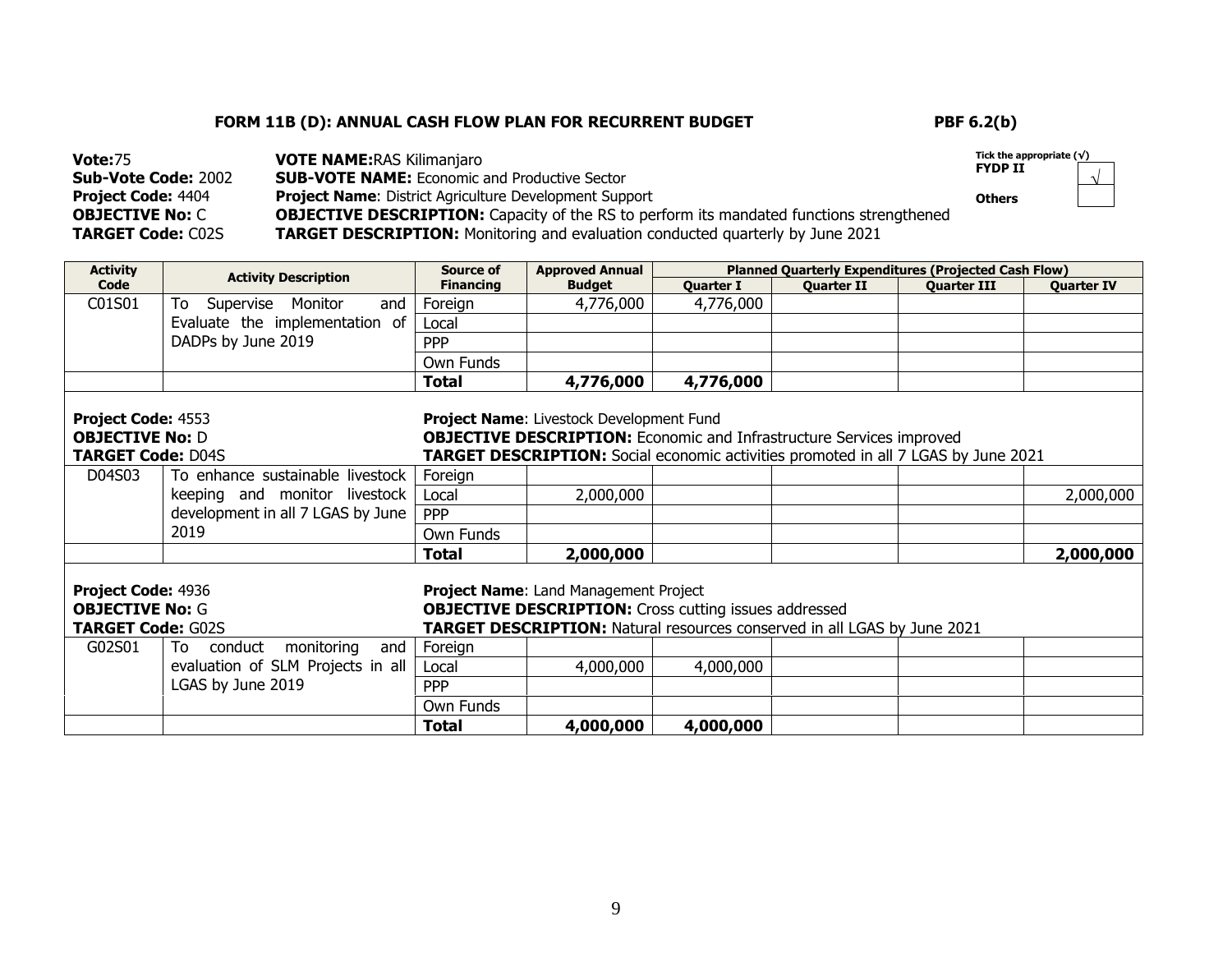# **Vote No:** 75 **Vote Name:** RAS KILIMANJARO

# **Sub-Vote No:** 2004 **Sub-Vote Name**: Social Sector

**Project Code:** 5486 **Project Name**: Health Sector Development Programme

| <b>Objective Code</b><br>and Description                                                            | <b>Target Code and</b><br><b>Description</b>                                                                                          | PAF | $\blacksquare$<br>$\blacksquare$<br>FΥP | anifesto<br>Σ | <b>Activity code and</b><br><b>Description</b>                                                                                                                                                         | <b>Main Tasks</b><br>(Activity<br>Phases)         | <b>Sub-Tasks</b><br>(Milestone) | Ü)<br>ned S<br>Date<br>흢 | ned Finish<br>Date<br>nian<br>P | <b>Approved Budget</b>      | lys to<br>spent<br>Days<br>be spe | Agency<br><b>Lead</b> | Responsible<br>erson (Officer)<br>Person |
|-----------------------------------------------------------------------------------------------------|---------------------------------------------------------------------------------------------------------------------------------------|-----|-----------------------------------------|---------------|--------------------------------------------------------------------------------------------------------------------------------------------------------------------------------------------------------|---------------------------------------------------|---------------------------------|--------------------------|---------------------------------|-----------------------------|-----------------------------------|-----------------------|------------------------------------------|
| C: Capacity of<br><b>RS</b><br>the<br>to<br>perform<br>its<br>mandated<br>functions<br>strengthened | <b>C02S:</b><br>Regional<br>offices<br>secretariat<br>with<br>equipped<br>hardware<br>and<br>software by<br>June<br>2021              |     | √                                       | $\sqrt{ }$    | C02S02:<br>To<br>facilitate<br>conducive<br>working<br>environment to RHMT by<br>June 2019                                                                                                             | Facilitate<br>conducive<br>working<br>environment | Establish<br>requiremen<br>ts   | July<br>2018             | June<br>2019                    | '36,000<br>N<br>$\sim$<br>ᡆ | 84                                | <b>RAS</b><br>Office  | <b>AAS</b><br>Health                     |
| D:<br>Economic<br>services<br>and<br>infrastructure<br>improved                                     | <b>D02S:</b><br><b>Technical</b><br>in<br>support<br>infrastructure<br>development<br>provided quarterly<br>to 7 LGAs by June<br>2021 |     | √                                       | √             | <b>D02S01:</b><br>To<br>facilitate<br><b>RHMT</b><br>members<br>to<br>conduct<br>quarterly<br>supportive supervision to<br><b>CHMT</b><br>Nutrition<br>and<br>activities to all 7 LGAS by<br>June 2019 | Supportive<br>supervision                         | Allocate<br>resources           | July<br>2018             | June<br>2019                    | 209,000<br>52,              | 30                                | <b>RAS</b><br>Office  | <b>AAS</b><br>Health                     |
| <b>G:</b> Cross cutting<br>issues<br>addressed                                                      | Nutritional<br><b>G01S:</b><br>steering committee<br>conducted by June<br>2021                                                        |     | $\sqrt{ }$                              | $\sqrt{ }$    | To<br>G01S01:<br>conduct<br>nutrition<br>quarterly<br>committee<br>bv<br>steering<br>June 2019                                                                                                         | Conduct<br>meetings                               | <b>Meetings</b>                 | July<br>2018             | June<br>2019                    | 30,148,000                  | 28                                | <b>RAS</b><br>Office  | AAS<br>Health                            |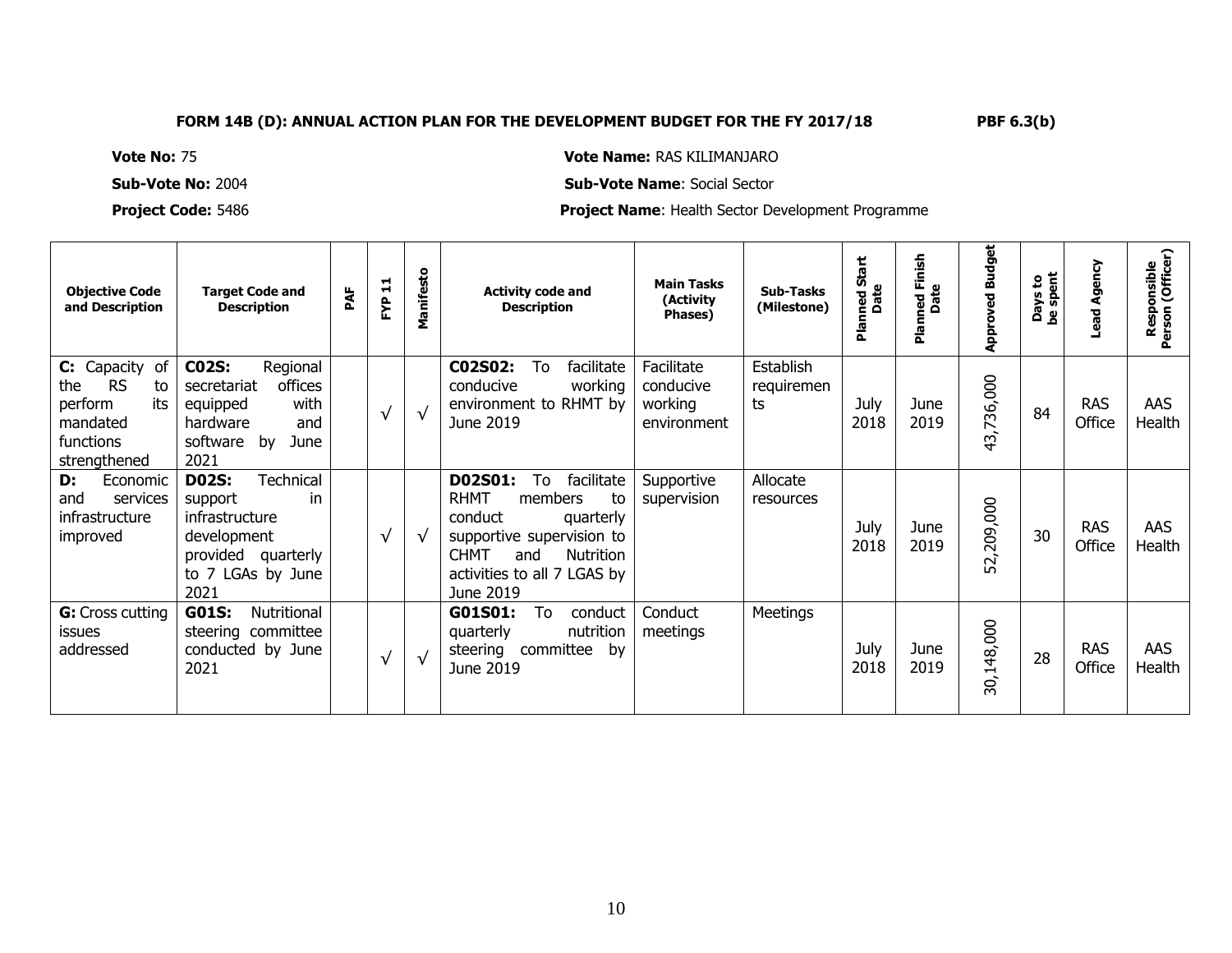| <b>Vote:75</b><br>Project Code: 5486<br><b>OBJECTIVE No: C</b> | <b>FORM 11B (D): ANNUAL CASH FLOW PLAN FOR RECURRENT BUDGET</b><br><b>VOTE NAME: RAS Kilimanjaro</b><br><b>SUB-VOTE NAME: Social Sector</b><br>Sub-Vote Code: 2004<br><b>Project Name: Health Sector Development Programme</b><br><b>OBJECTIVE DESCRIPTION:</b> Capacity of the RS to perform its mandated functions strengthened<br><b>TARGET DESCRIPTION:</b> Regional secretariat offices equipped with hardware and software by<br><b>TARGET Code: C02S</b><br>June 2021 |                  |                                                                                                                                                                                 |                  |                   | <b>PBF 6.2(b)</b><br>Tick the appropriate $(\sqrt{})$<br><b>FYDP II</b><br><b>Others</b> | $\sqrt{ }$        |  |  |
|----------------------------------------------------------------|------------------------------------------------------------------------------------------------------------------------------------------------------------------------------------------------------------------------------------------------------------------------------------------------------------------------------------------------------------------------------------------------------------------------------------------------------------------------------|------------------|---------------------------------------------------------------------------------------------------------------------------------------------------------------------------------|------------------|-------------------|------------------------------------------------------------------------------------------|-------------------|--|--|
| <b>Activity</b>                                                | <b>Activity Description</b>                                                                                                                                                                                                                                                                                                                                                                                                                                                  | <b>Source of</b> | <b>Approved Annual</b>                                                                                                                                                          |                  |                   | <b>Planned Quarterly Expenditures (Projected Cash Flow)</b>                              |                   |  |  |
| Code                                                           |                                                                                                                                                                                                                                                                                                                                                                                                                                                                              | <b>Financing</b> | <b>Budget</b>                                                                                                                                                                   | <b>Quarter I</b> | <b>Quarter II</b> | <b>Quarter III</b>                                                                       | <b>Quarter IV</b> |  |  |
| C02S02                                                         | facilitate conducive working<br>To                                                                                                                                                                                                                                                                                                                                                                                                                                           | Foreign          | 43,736,000                                                                                                                                                                      | 10,934,000       | 10,934,000        | 10,934,000                                                                               | 10,934,000        |  |  |
|                                                                | environment to RHMT by June 2019                                                                                                                                                                                                                                                                                                                                                                                                                                             | Local            |                                                                                                                                                                                 |                  |                   |                                                                                          |                   |  |  |
|                                                                |                                                                                                                                                                                                                                                                                                                                                                                                                                                                              | PPP              |                                                                                                                                                                                 |                  |                   |                                                                                          |                   |  |  |
|                                                                |                                                                                                                                                                                                                                                                                                                                                                                                                                                                              | Own Funds        |                                                                                                                                                                                 |                  |                   |                                                                                          |                   |  |  |
|                                                                |                                                                                                                                                                                                                                                                                                                                                                                                                                                                              | <b>Total</b>     | 43,736,000                                                                                                                                                                      | 10,934,000       | 10,934,000        | 10,934,000                                                                               | 10,934,000        |  |  |
| <b>OBJECTIVE No: D</b>                                         | <b>TARGET Code: D02S</b>                                                                                                                                                                                                                                                                                                                                                                                                                                                     | by June 2021     | <b>OBJECTIVE DESCRIPTION:</b> Economic and services infrastructure improved<br>TARGET DESCRIPTION: Technical support in infrastructure development provided quarterly to 7 LGAs |                  |                   |                                                                                          |                   |  |  |
| D02S01                                                         | To facilitate<br>RHMT members to                                                                                                                                                                                                                                                                                                                                                                                                                                             | Foreign          | 52,209,000                                                                                                                                                                      | 13,052,250       | 13,052,250        | 13,052,250                                                                               | 13,052,250        |  |  |
|                                                                | conduct<br>quarterly<br>supportive                                                                                                                                                                                                                                                                                                                                                                                                                                           | Local            |                                                                                                                                                                                 |                  |                   |                                                                                          |                   |  |  |
|                                                                | supervision to CHMT and Nutrition                                                                                                                                                                                                                                                                                                                                                                                                                                            | <b>PPP</b>       |                                                                                                                                                                                 |                  |                   |                                                                                          |                   |  |  |
|                                                                | activities to all 7 LGAS by June 2019                                                                                                                                                                                                                                                                                                                                                                                                                                        | Own Funds        |                                                                                                                                                                                 |                  |                   |                                                                                          |                   |  |  |
|                                                                |                                                                                                                                                                                                                                                                                                                                                                                                                                                                              | <b>Total</b>     | 52,209,000                                                                                                                                                                      | 13,052,250       | 13,052,250        | 13,052,250                                                                               | 13,052,250        |  |  |
| <b>OBJECTIVE No: G</b>                                         | <b>TARGET Code: G01S</b>                                                                                                                                                                                                                                                                                                                                                                                                                                                     |                  | <b>OBJECTIVE DESCRIPTION:</b> Cross cutting issues addressed<br><b>TARGET DESCRIPTION:</b> Nutritional steering committee conducted by June 2021                                |                  |                   |                                                                                          |                   |  |  |
| G01S01                                                         | quarterly<br>nutrition<br>To<br>conduct                                                                                                                                                                                                                                                                                                                                                                                                                                      | Foreign          | 30,148,000                                                                                                                                                                      | 10,800,625       | 10,800,625        | 10,800,625                                                                               | 10,800,625        |  |  |
|                                                                | steering committee by June 2019                                                                                                                                                                                                                                                                                                                                                                                                                                              | Local            |                                                                                                                                                                                 |                  |                   |                                                                                          |                   |  |  |
|                                                                |                                                                                                                                                                                                                                                                                                                                                                                                                                                                              | <b>PPP</b>       |                                                                                                                                                                                 |                  |                   |                                                                                          |                   |  |  |
|                                                                |                                                                                                                                                                                                                                                                                                                                                                                                                                                                              | Own Funds        |                                                                                                                                                                                 |                  |                   |                                                                                          |                   |  |  |
|                                                                |                                                                                                                                                                                                                                                                                                                                                                                                                                                                              | <b>Total</b>     | 30,148,000                                                                                                                                                                      | 10,800,625       | 10,800,625        | 10,800,625                                                                               | 10,800,625        |  |  |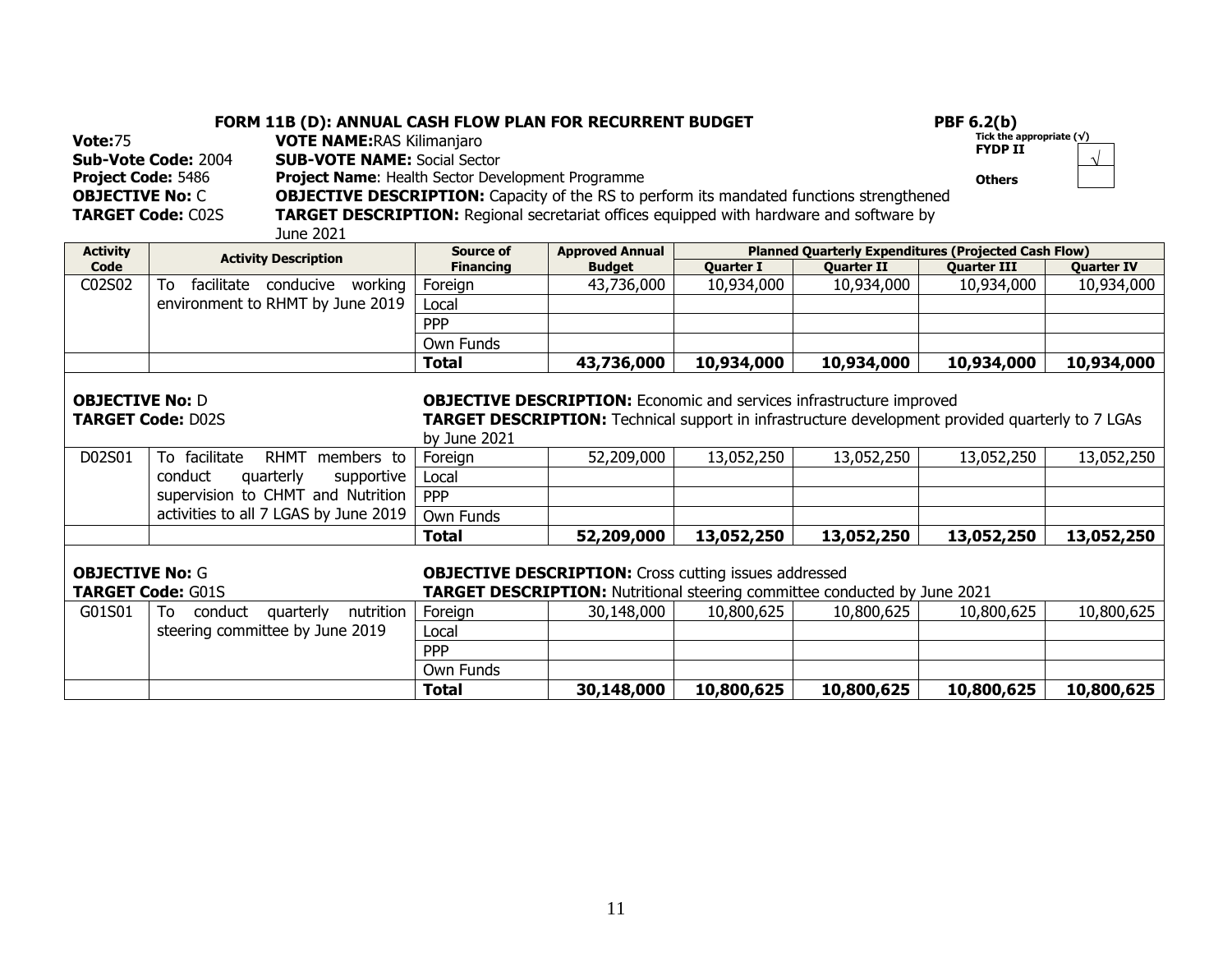**Vote No:** 75 **Vote Name:** RAS KILIMANJARO **Sub-Vote No:** 2005 **Sub-Vote Name**: Local Govt. Management Services **Project Name: Public Finance Management Reform Program** 

| <b>Objective Code</b><br>and Description                                                                  | <b>Target Code and</b><br><b>Description</b>                                                          | PAF | ᆸ<br>H.<br>ድ  | ۰  | <b>Activity code and</b><br><b>Description</b>                                                                                 | <b>Main Tasks</b><br>(Activity<br>Phases)                            | Sub-Tasks<br>(Milestone)      | န္မ<br>ned S<br>Date<br>훕 | ਚ<br>≃ פֿ    | œ<br>ъ      | ន ដូ<br>ske<br>ske<br>ڇ ته | 6<br>ъ               | nsible<br>Office    |
|-----------------------------------------------------------------------------------------------------------|-------------------------------------------------------------------------------------------------------|-----|---------------|----|--------------------------------------------------------------------------------------------------------------------------------|----------------------------------------------------------------------|-------------------------------|---------------------------|--------------|-------------|----------------------------|----------------------|---------------------|
| Capacity<br>C:<br>οt<br><b>RS</b><br>the<br>to<br>its<br>perform<br>mandated<br>functions<br>strengthened | Effective<br><b>C03S:</b><br><b>Financial</b><br>and<br>Accounting<br>Governance<br>practiced by 2021 |     | $\mathcal{N}$ | ΔZ | To<br>C03S02:<br>Public<br>coordinate<br>Management<br>Finance<br>Reform<br>Programme<br>(PFMRP) in the region<br>by June 2019 | Coordinate<br>Public<br>Finance<br>Management<br>Reform<br>Programme | Establish<br>requiremen<br>ts | July<br>2018              | June<br>2019 | 8<br>8<br>8 | 270                        | <b>RAS</b><br>Office | AAS<br><b>LGHMS</b> |

## FORM 11B (D): ANNUAL CASH FLOW PLAN FOR RECURRENT BUDGET PBF 6.2(b)

| <b>Vote: 75</b>           | <b>VOTE NAME: RAS Kilimanjaro</b>                                                               | Tick the appropriate $(\sqrt)$ |  |
|---------------------------|-------------------------------------------------------------------------------------------------|--------------------------------|--|
| Sub-Vote Code: 2005       | <b>SUB-VOTE NAME:</b> Local Govt. Management Services                                           | <b>FYDP II</b>                 |  |
| <b>Project Code: 6251</b> | <b>Project Name:</b> Public Finance Management Reform Program                                   | <b>Others</b>                  |  |
| <b>OBJECTIVE No: C</b>    | <b>OBJECTIVE DESCRIPTION:</b> Capacity of the RS to perform its mandated functions strengthened |                                |  |
| <b>TARGET Code: C03S</b>  | <b>TARGET DESCRIPTION:</b> Effective Financial and Accounting Governance practiced by 2021      |                                |  |

| <b>Activity</b> | <b>Activity Description</b>            | Source of        | <b>Approved Annual</b> |                  | <b>Planned Ouarterly Expenditures (Projected Cash Flow)</b> |                    |                   |
|-----------------|----------------------------------------|------------------|------------------------|------------------|-------------------------------------------------------------|--------------------|-------------------|
| Code            |                                        | <b>Financing</b> | <b>Budget</b>          | <b>Ouarter I</b> | <b>Ouarter II</b>                                           | <b>Ouarter III</b> | <b>Ouarter IV</b> |
| C03S02          | Public<br>To.<br>Finance<br>coordinate | Foreian          | 160,000,000            | 40,000,000       | 40,000,000                                                  | 40,000,000         | 40,000,000        |
|                 | Management Reform Programme            | Local            |                        |                  |                                                             |                    |                   |
|                 | (PFMRP) in the region by June          | <b>PPP</b>       |                        |                  |                                                             |                    |                   |
|                 | 2019                                   | Own Funds        |                        |                  |                                                             |                    |                   |
|                 |                                        | <b>Total</b>     | 160,000,000            | 40,000,000       | 40,000,000                                                  | 40,000,000         | 40,000,000        |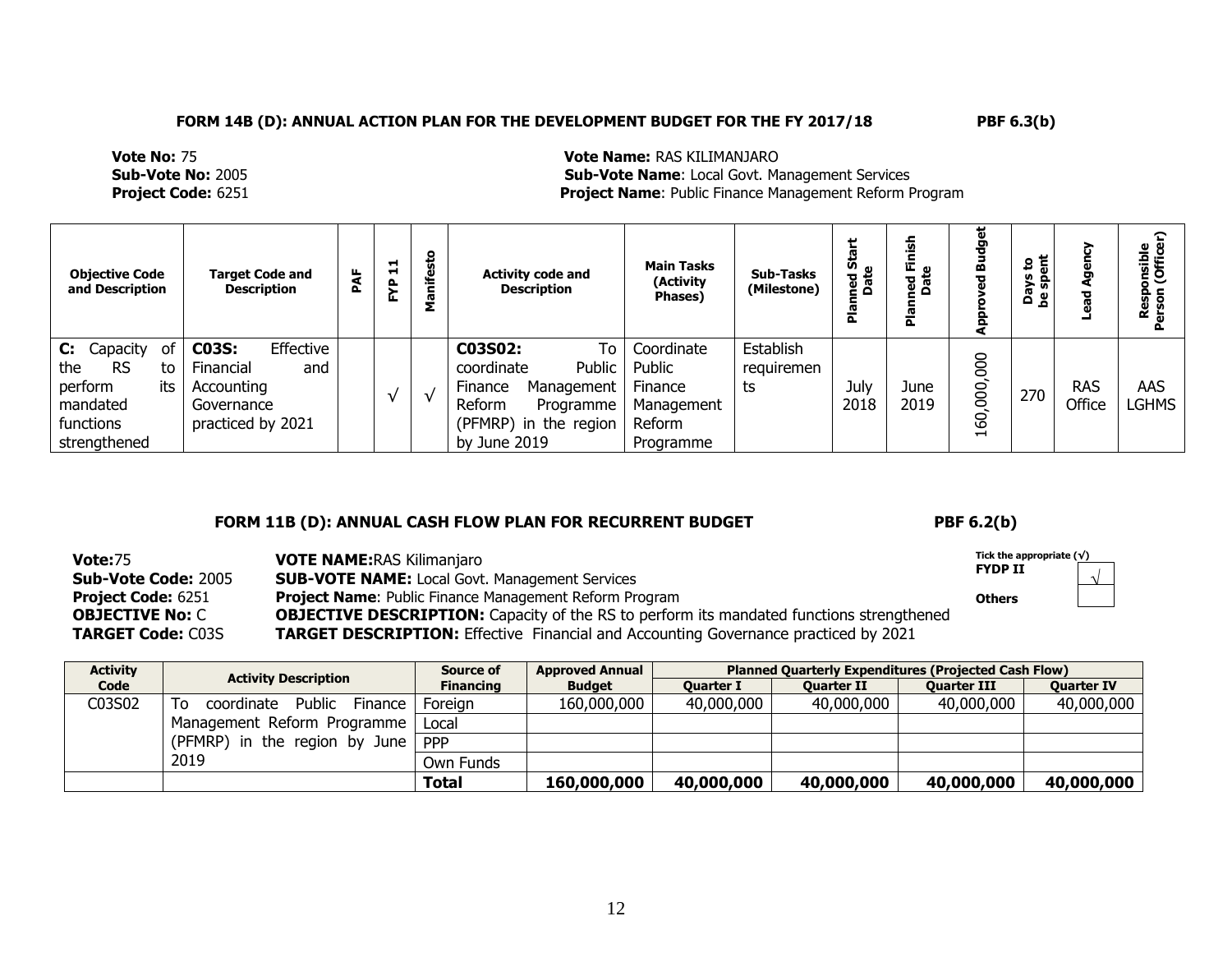**Vote No:** 75 **Vote Name:** RAS KILIMANJARO **Sub-Vote Name: Education Sector Project Code:** 4390 **Project Name:** Secondary Education Development Programme

| <b>Objective Code</b><br>and Description       | <b>Target Code and</b><br><b>Description</b>                                                                                                                  | PAF | $\mathbf{H}$<br>È۴ | <b>Sto</b><br>Σ | <b>Activity code and</b><br><b>Description</b>                                  | <b>Main Tasks</b><br>(Activity<br>Phases) | Sub-<br><b>Tasks</b><br>(Milesto<br>ne) | ູ້ທີ່<br>ned S<br>Date<br>ᅀ | 들<br>ned F<br>Date<br>운 | udget<br>⋒<br>ᄝ<br>Appi    | កី ខ |                      | ≎<br>onsible<br>(Office<br>Rersor<br>Persor |
|------------------------------------------------|---------------------------------------------------------------------------------------------------------------------------------------------------------------|-----|--------------------|-----------------|---------------------------------------------------------------------------------|-------------------------------------------|-----------------------------------------|-----------------------------|-------------------------|----------------------------|------|----------------------|---------------------------------------------|
| Quality<br>Е:<br>social services  <br>enhanced | 892<br><b>E01C:</b><br>Government Primary<br>and 217 Secondary<br>School<br>improved<br>with<br>teaching<br>and<br>learning<br>by<br>environment<br>June 2021 |     | $\sqrt{}$          | $\sqrt{ }$      | To<br>E01C02:<br><b>SEDP</b><br>coordinate<br>projects in the Region<br>by 2019 | coordination<br><b>SEDP</b><br>projects   | Prepare<br>working<br>plan              | July<br>2018                | June<br>2019            | 4630,000<br>$\overline{A}$ | 90   | <b>RAS</b><br>Office | AAS<br>Education                            |

## **FORM 11B (D): ANNUAL CASH FLOW PLAN FOR RECURRENT BUDGET PBF 6.2(b)**

√

| <b>Vote: 75</b><br><b>Sub-Vote Code: 2006</b> | <b>VOTE NAME: RAS Kilimanjaro</b><br><b>SUB-VOTE NAME:</b> Education Sector              | Tick the appropriate $(\sqrt)$<br><b>FYDP II</b> |  |
|-----------------------------------------------|------------------------------------------------------------------------------------------|--------------------------------------------------|--|
| <b>Project Code: 4390</b>                     | <b>Project Name:</b> Secondary Education Development Programme                           | <b>Others</b>                                    |  |
| <b>OBJECTIVE No:</b> E                        | <b>OBJECTIVE DESCRIPTION: Quality social services enhanced</b>                           |                                                  |  |
| <b>TARGET Code: E01c</b>                      | <b>TARGET DESCRIPTION:</b> 892 Government Primary and 217 Secondary School improved with |                                                  |  |
|                                               | teaching and learning environment by June 2021                                           |                                                  |  |

| <b>Activity</b> | <b>Activity Description</b>        | Source of        | <b>Approved Annual</b> |                  |                   | <b>Planned Quarterly Expenditures (Projected Cash Flow)</b> |                   |  |  |  |  |
|-----------------|------------------------------------|------------------|------------------------|------------------|-------------------|-------------------------------------------------------------|-------------------|--|--|--|--|
| Code            |                                    | <b>Financing</b> | <b>Budget</b>          | <b>Ouarter I</b> | <b>Ouarter II</b> | <b>Ouarter III</b>                                          | <b>Quarter IV</b> |  |  |  |  |
| E01C02          | To coordinate SEDP projects in the | Foreign          |                        |                  |                   |                                                             |                   |  |  |  |  |
|                 | Region by 2019                     | Local            | 24,463,000             | 6,115,750        | 6,115,750         | 6,115,750                                                   | 6,115,750         |  |  |  |  |
|                 |                                    | <b>PPP</b>       |                        |                  |                   |                                                             |                   |  |  |  |  |
|                 |                                    | Own Funds        |                        |                  |                   |                                                             |                   |  |  |  |  |
|                 |                                    | <b>Total</b>     | 24,463,000             | 6,115,750        | 6,115,750         | 6,115,750                                                   | 6,115,750         |  |  |  |  |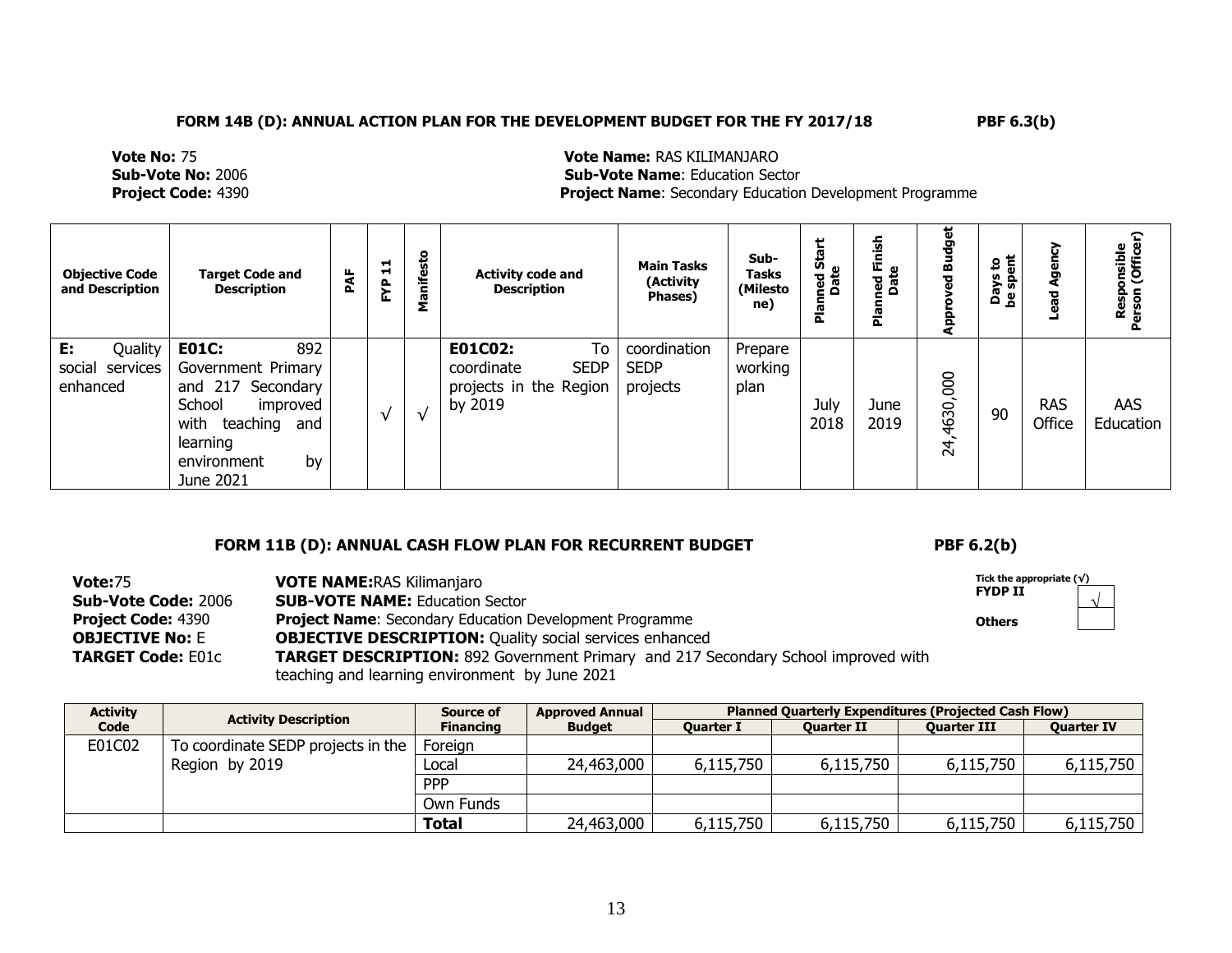**Vote No:** 75 **Vote Name:** RAS KILIMANJARO **Sub-Vote No:** 2007 **Sub-Vote Name**: Water Sector **Project Name:** Rural Water Supply & Sanitation

| <b>Objective Code</b><br>and Description                                                            | <b>Target Code and</b><br><b>Description</b>                                           | PAF | FYP 11     | Manifesto  | <b>Activity code and</b><br><b>Description</b>                                                                                                                              | <b>Main Tasks</b><br>(Activity<br>Phases)            | <b>Sub-Tasks</b><br>(Milestone       | <b>Planned Start</b><br>Date | Finish<br>Date<br>ned<br>E<br>Plan | <b>Approved Budget</b> | ays to<br>spent<br>Days<br>be spe | Agency<br>Lead       | Responsible<br>Person (Officer) |
|-----------------------------------------------------------------------------------------------------|----------------------------------------------------------------------------------------|-----|------------|------------|-----------------------------------------------------------------------------------------------------------------------------------------------------------------------------|------------------------------------------------------|--------------------------------------|------------------------------|------------------------------------|------------------------|-----------------------------------|----------------------|---------------------------------|
| C: Capacity of<br><b>RS</b><br>the<br>to<br>its<br>perform<br>mandated<br>functions<br>strengthened | <b>C02S: Monitoring</b><br>evaluation<br>and<br>conducted<br>quarterly by June<br>2021 |     | $\sqrt{ }$ | √          | CO2SO1: To monitor,<br>supervise and evaluate<br>water projects in all 7<br>LGAs by June 2019                                                                               | Conduct<br>monitoring<br>and<br>evaluation           | Allocate<br>resources                | July<br>2018                 | June<br>2019                       | 35,195,000             | 30                                | <b>RAS</b><br>Office | AAS<br>Water                    |
|                                                                                                     |                                                                                        |     | $\sqrt{ }$ | $\sqrt{ }$ | C02S02:<br>To facilitate<br>experience<br>days<br>sharing session with 8<br>RSTW and CWST<br>- on<br>NSC by June 2019                                                       | Conduct<br>meeting                                   | Prepared<br>meeting<br>documen<br>ts | July<br>2018                 | June<br>2019                       | 4,380,000              | 14                                | <b>RAS</b><br>Office | AAS<br>Water                    |
|                                                                                                     |                                                                                        |     | $\sqrt{ }$ | √          | <b>C02S03:</b> To facilitate 3<br>and conduct 2<br><b>RSTW</b><br>days monitoring<br>and<br>follow-up<br>on<br>implementation of NSC<br>to 4 LGAs quarterly by<br>June 2019 | Conduct<br>monitoring<br>follow-<br>and<br><b>up</b> | Allocate<br>resources                | July<br>2018                 | June<br>2019                       | 2,000,000              | 28                                | <b>RAS</b><br>Office | <b>AAS</b><br>Water             |